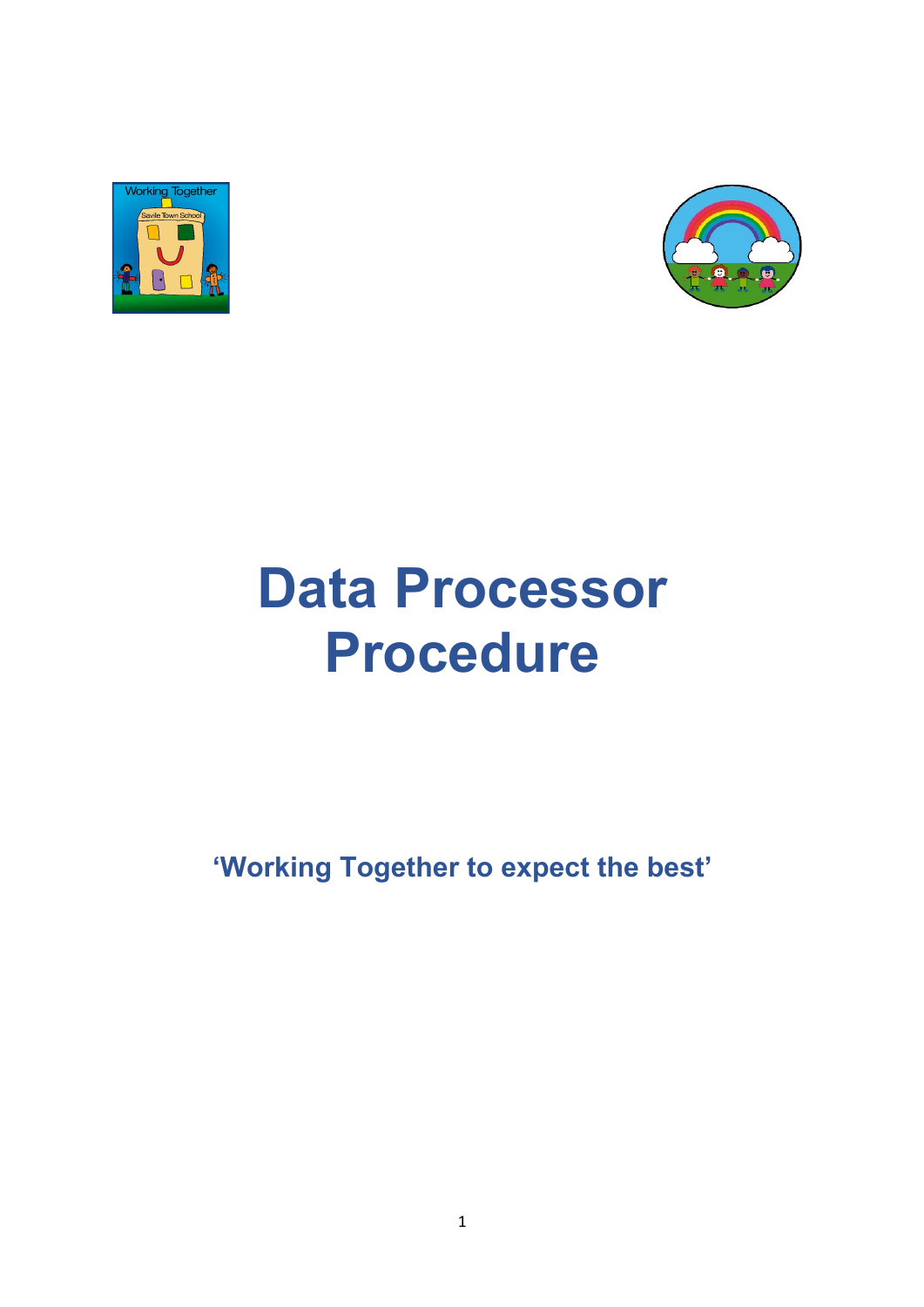### **Managing Suppliers & Third-Party Data**

**Last updated: March 2022 Review Date: March 2023 Version: 1 Document owner:** 

**The Federation of Savile Town CE (C) Infant & Nursery School and Thornhill Lees CE (VC) Infant & Nursery School**

#### **Introduction**

This process applies to all external suppliers, subcontractors and third parties (herein referred to as 'suppliers') that process data on behalf of The Federation of Savile Town CE (C) Infant & Nursery School and Thornhill Lees CE (VC) Infant & Nursery School**.** This policy details the procedure the school will follow throughout the process of managing those suppliers the school will work with from selection through to completion.

#### **Responsibilities**

The Business Manager in conjunction with the Finance Department and Data Protection Officer (DPO) are responsible for approving the selection of suppliers that process personal data on behalf of the school.

The owners of third-party relationships are responsible for ensuring that all data processing is carried out in line with this procedure.

The IT Manager / Department is responsible for ensuring that adequate technical and other resources are available to support and manage the relationship between the school and said suppliers.

The Business Manager is responsible for carrying out regular audits of supplier compliance.

#### **Procedure**

Any supplier that process personal data on behalf of the school will only be selected if they can provide the technical, physical and organisational security required by the school.

Any suppliers outside of the United Kingdom will only be selected if they meet the same high levels of data compliance set out in the UK General Data Protection Regulations and associated Data Protection Act, 1998.

If the Business Manager and / or Data Protection Officer consider it necessary, a data security risk assessment will be carried out in the form of a questionnaire (Annex A). This will be dependent on the nature of the personal data being processed or the circumstances of the processing.

Where it is not possible to complete a questionnaire, further compliance checks will be made on the supplier to assess compliance; the Business Manager and DPO will then make a decision on whether to engage.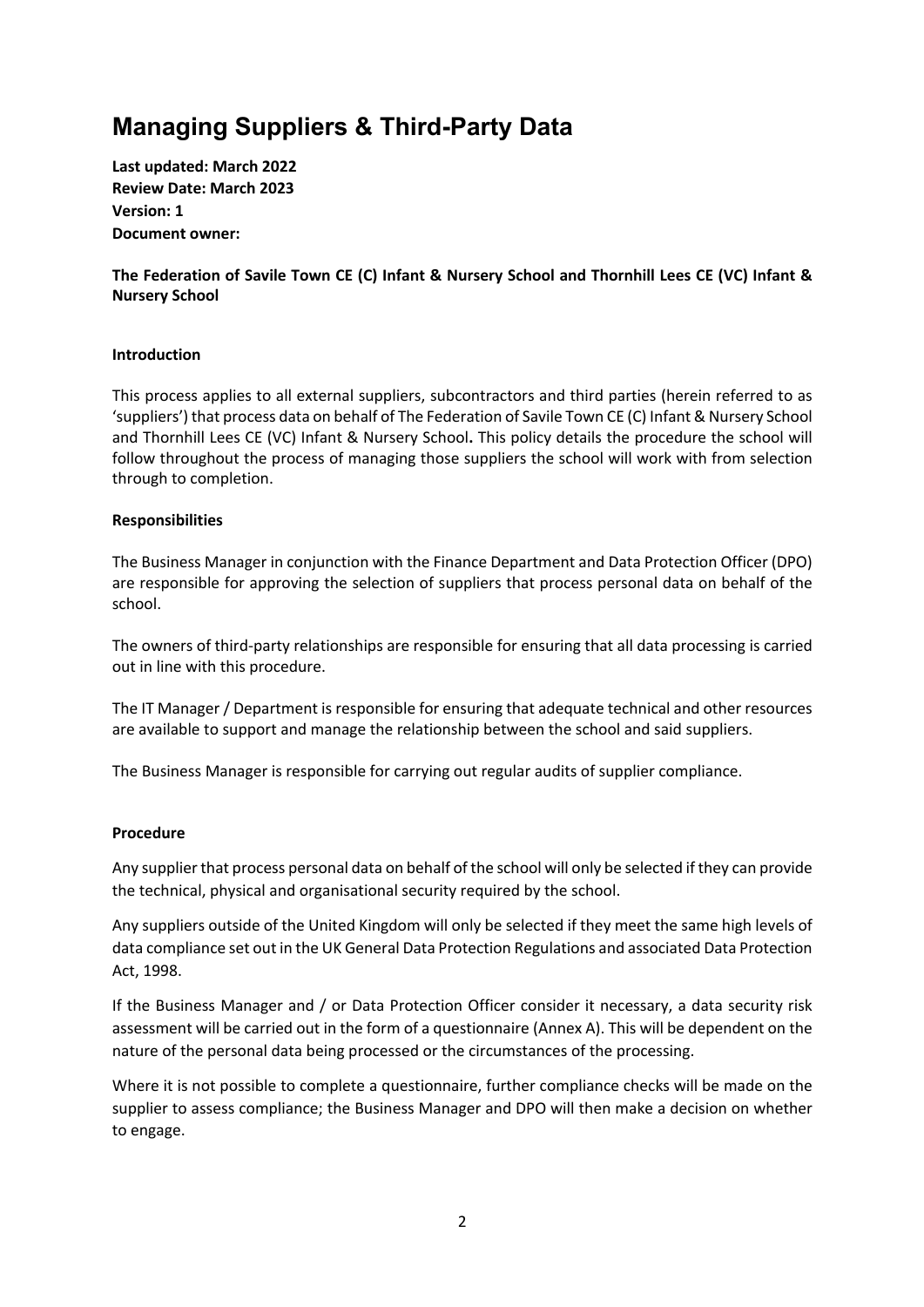In most cases, the school will require a written agreement and confirmation of appropriate security measures from the supplier regarding the processing of personal data prior to partaking in any services. An example data sharing agreement from the Information Commissioners Office (ICO) is provided at Annex B should the school need to draft an agreement.

Any data processing agreement with the supplier will allow the school to conduct regular audits of the security arrangements during the period(s) in which the supplier has access to personal information.

Suppliers will need to request written authorisation from the school if they intend to outsource any part of the data processing service they provide. Any contracts with second-level suppliers or subcontractors will only be approved if they agree to comply with at least the same security and provisions of the primary organisation.

When a supplier contract / agreement is terminated, any personal data held by them, and any subcontractors will be securely destroyed or returned to the school.

A register of all suppliers who process personal data will be retained for school records along with any completed data sharing agreements, questionnaires and related documentation.

In addition to the register, a copy of all supplier privacy notices will be retained on the school system to identify how they intend to process and personal data from the school.

#### **ANNEX A**

#### **DRAFT LETTER AND INFORMATION SECURITY QUESTIONNAIRE FOR SUPPLIERS, CONTRACTORS AND THIRD PARTIES**

#### [Insert Supplier Name and Address]

Date:

Dear Sir/Madam,

#### **UK-GDPR Compliance**

As a school we are continually working towards ensuring compliance with the UK GDPR and Data Protection Act.

As a supplier, sub-contractor or third-party utilising school data, you need to confirm that you have undertaken a necessary review of your processes and procedures to ensure compliance with the relevant data protection laws. To continue with our commercial relationship, we need written confirmation that the current contract or arrangements will be agreeable and reflect the school's compliance standards.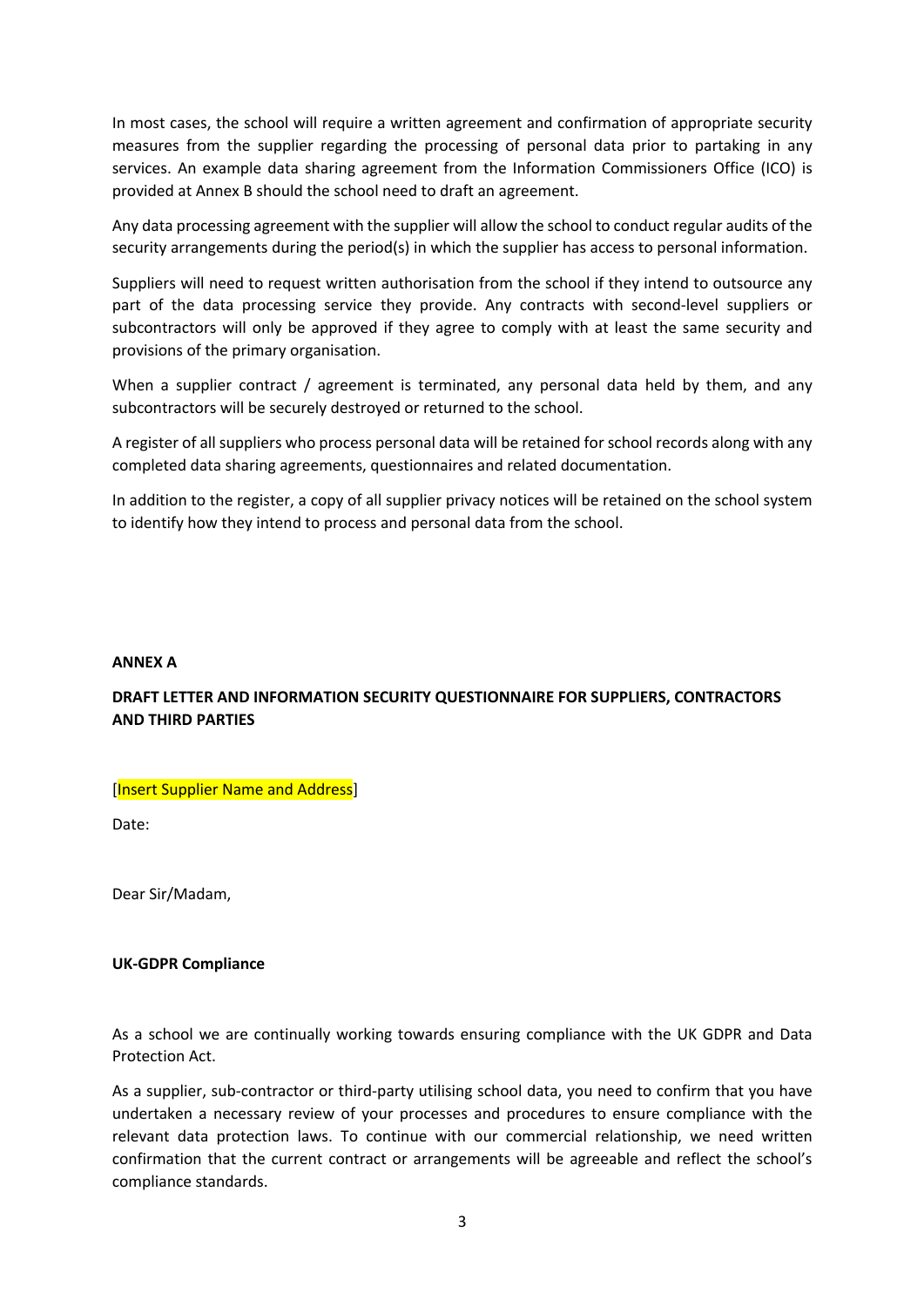Please complete the series of questions below and explain how you will comply.

We require the enclosed form to be completed, signed and returned to the School Business Manager either using the electronic system or by post. We reserve the right to request any additional information from you about your processes and procedures that will enable us secure compliance with the UK-GDPR requirements.

As a public authority we have an obligation to be compliant with UK-GDPR and to demonstrate compliance.

Thank you for your assistance.

Kind regards

[insert school name], School Business Manager

#### School name: [insert school name]

To comply with our compliance arrangements, please ensure that your Company:

| <b>Supplier Requirement</b>                            | <b>Confirm consent and process</b> |
|--------------------------------------------------------|------------------------------------|
| Only uses the data we provide or that you access from  |                                    |
| our organisation in accordance with our instructions.  |                                    |
| Ensure that all parties in your organisation           |                                    |
| understand that any data they have access to or use    |                                    |
| which relates to our students or staff is confidential |                                    |
| and must not be shared with anyone without our         |                                    |
| prior agreement.                                       |                                    |
| Take all steps to keep our data secure, whether it is  |                                    |
| paper records, emails, digital or electronic. Please   |                                    |
| note, we reserve the right to ask for evidence and     |                                    |
| details about how this is done.                        |                                    |
| If you subcontract any part of the task, and personal  |                                    |
| information and data is required by that sub-          |                                    |
| contractor, you will seek and obtain our consent       |                                    |
| before proceeding with the transfer of any data.       |                                    |
| On occasion, we may receive a request to release       |                                    |
| information that we hold about an individual whose     |                                    |
| data you have used or processed on our behalf.         |                                    |
| Please confirm that in those situations you will co-   |                                    |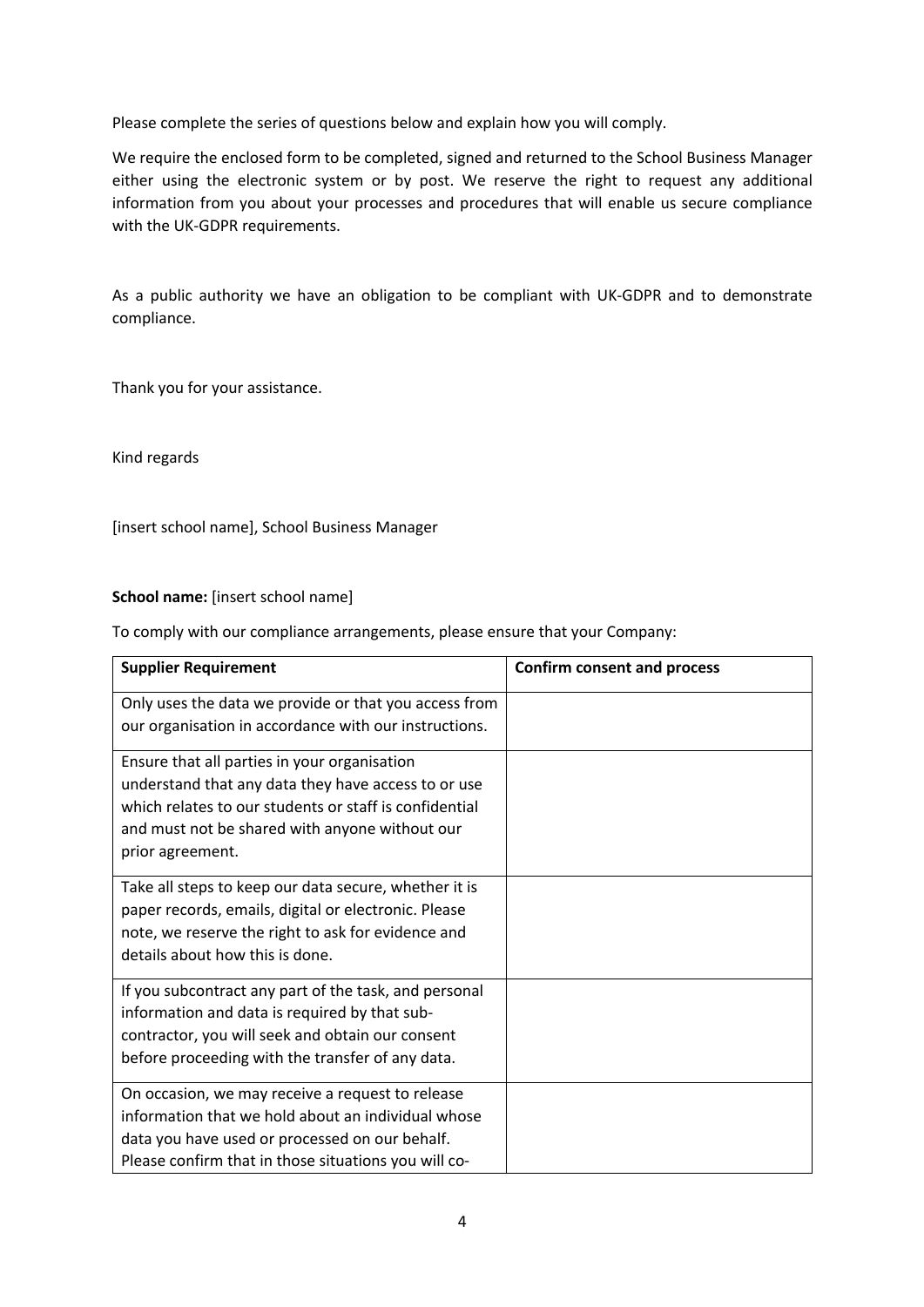| operate with us and provide all records about the<br>person within a specified timeframe?                                                                        |  |
|------------------------------------------------------------------------------------------------------------------------------------------------------------------|--|
| Should there be a data breach, please confirm that<br>you will notify us as soon as you are aware?                                                               |  |
| In the event of a breach please confirm that you will<br>co-operate with us to report, manage and recover<br>data that you have also had access to or use?       |  |
| In the event of a data breach, what is the process?<br>Please enclose any relevant procedures.                                                                   |  |
| That you will delete or return (at our choice) all<br>personal data at the end of the agreement (unless<br>storage is required by your current member state law) |  |
| You will make available to the us all information<br>necessary to demonstrate compliance;<br>allow/contribute to audits (including inspections if<br>necessary)  |  |
| Please provide answers to the following                                                                                                                          |  |
| What processes do you have in place for testing the<br>security of your system?                                                                                  |  |
| When was this security system last tested and what<br>was the outcome?                                                                                           |  |
| What is your organisations strategy for achieving<br>compliance with the UK-GDPR?                                                                                |  |
| Please provide details of your Data<br>Protection/Information Security/Cyber Security Policy<br>as appropriate.                                                  |  |

I, [insert name] on behalf of [insert company name] confirm that the responses above are accurate and conform to the commercial agreement between [insert school name] and [insert company name].

Signed……………………………………….

Dated………………………………………...

Role within organisation……………………………………………………………...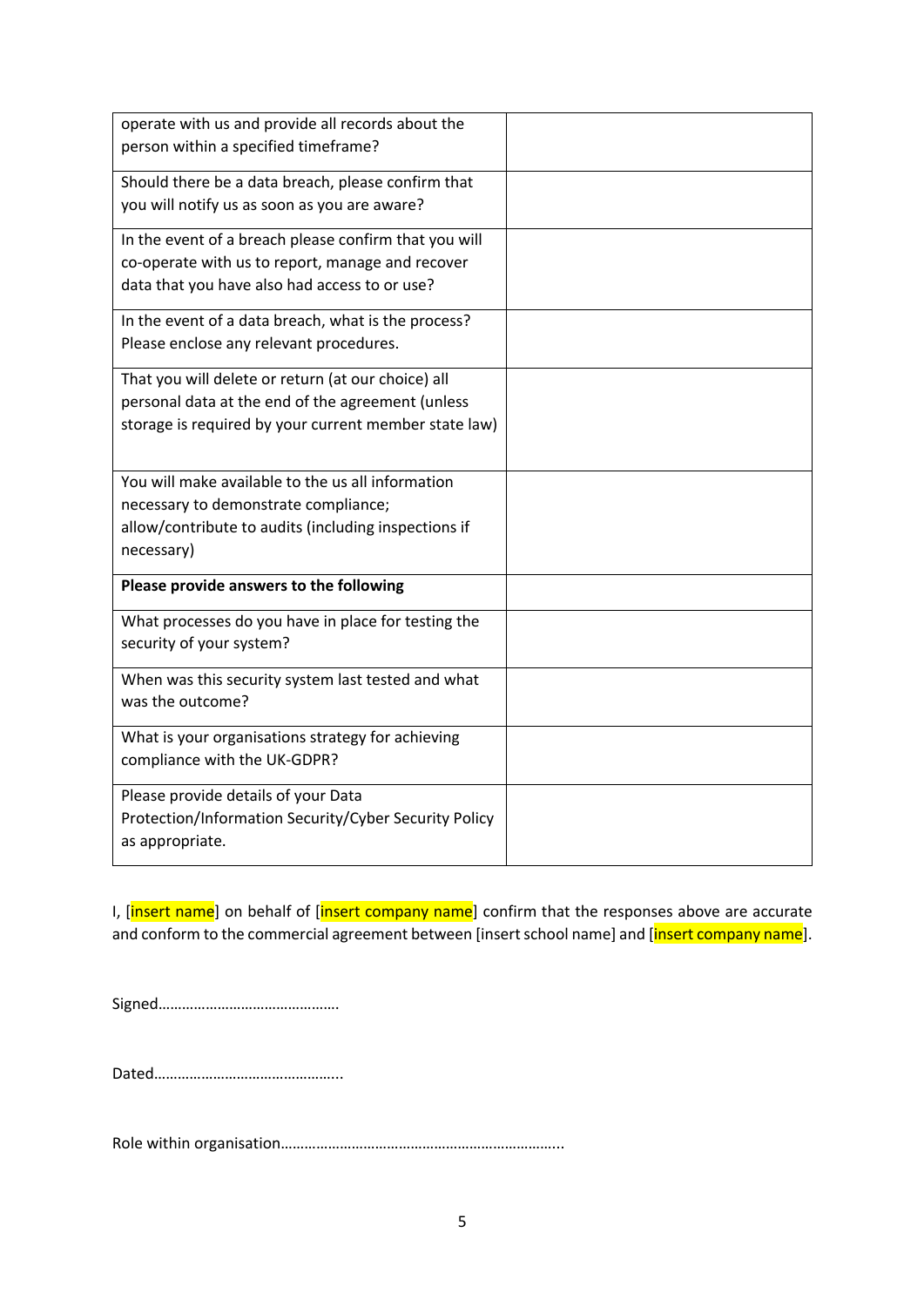#### **ANNEX B**

#### **ICO TEMPLATE DATA SHARING AGREEMENT FOR USE WITH SUPPLIERS AND OTHER THIRD PARTIES.**

This Data Processing Agreement ("Agreement") forms part of the Contract for Services ("Principal Agreement") between

(the "**Company**")

and  $\Box$ 

(the "**Data Processor**")

(together as the "**Parties**")

#### **WHEREAS**

(A) The Company acts as a Data Controller.

(B) The Company wishes to subcontract certain Services, which imply the processing of personal data, to the Data Processor.

(C) The Parties seek to implement a data processing agreement that complies with the requirements of the current legal framework in relation to data processing and with the Regulation (UK) GDPR & Data Protection Act 2018.

(D) The Parties wish to lay down their rights and obligations.

IT IS AGREED AS FOLLOWS:

#### 1. **Definitions and Interpretation**

1.1 Unless otherwise defined herein, capitalised terms and expressions used in this Agreement shall have the following meaning:

1.1.1 "**Agreemen**t" means this Data Processing Agreement and all Schedules;

1.1.2 "**Company Personal Data"** means any Personal Data Processed by a Contracted Processor on behalf of Company pursuant to or in connection with the Principal Agreement;

1.1.3 "**Contracted Processor**" means a Subprocessor;

1.1.4 "**Data Protection Laws**" means UK Data Protection Laws and, to the extent applicable, the data protection or privacy laws of any other country;

1.1.5 "**UK**" means the United Kingdom; ;

1.1.7 "**UK-GDPR**" means UK General Data Protection Regulation;

1.1.8 "**Data Transfer**" means:

1.1.8.1 a transfer of Company Personal Data from the Company to a Contracted Processor; or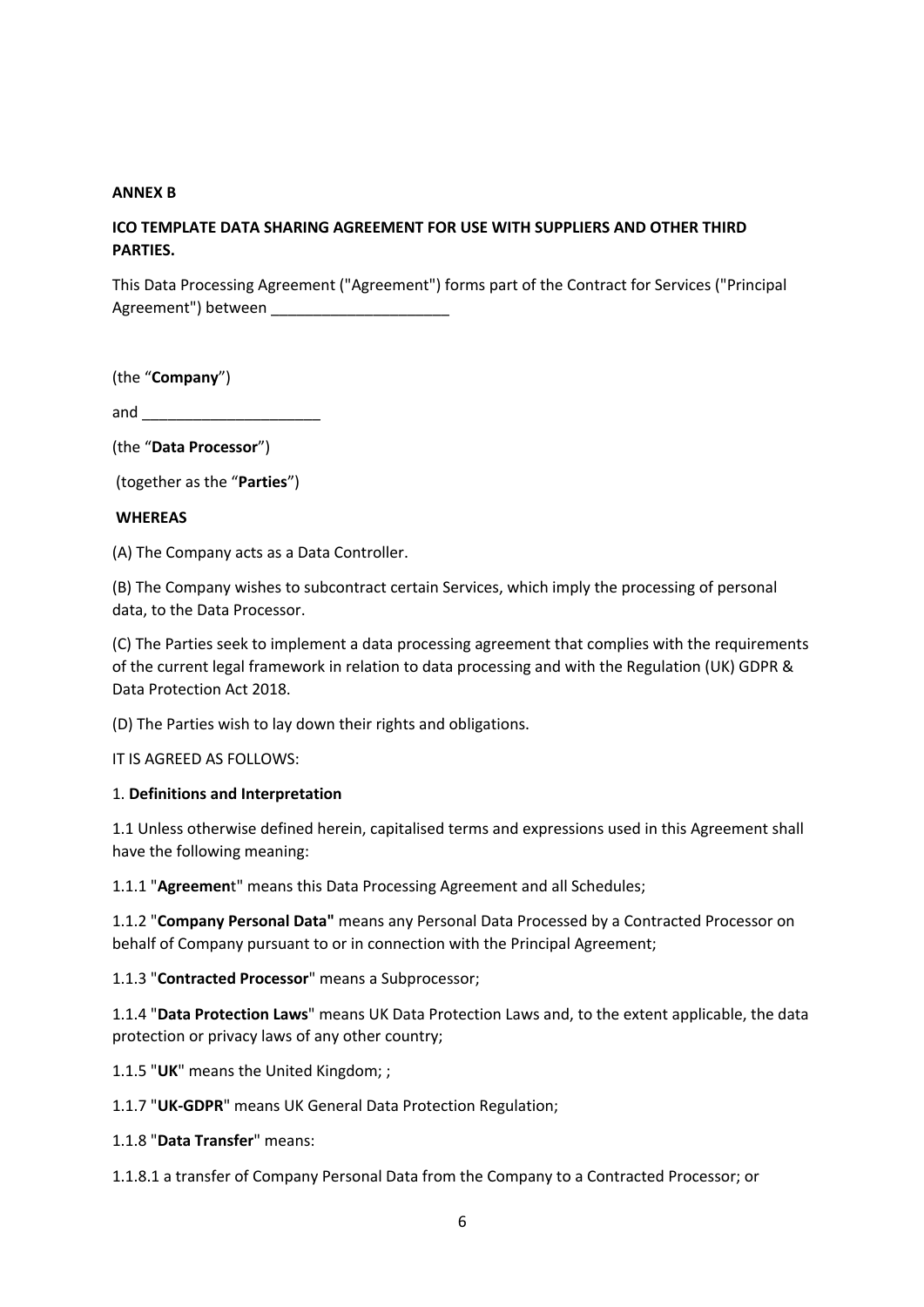1.1.8.2 an onward transfer of Company Personal Data from a Contracted Processor to a Subcontracted Processor, or between two establishments of a Contracted Processor, in each case, where such transfer would be prohibited by Data Protection Laws (or by the terms of data transfer agreements put in place to address the data transfer restrictions of Data Protection Laws);

1.1.9 "**Services**" means the IT support services the Company provides.

1.1.10 "**Subprocessor**" means any person appointed by or on behalf of Processor to process Personal Data on behalf of the Company in connection with the Agreement.

1.2 The terms, "**Commission", "Controller", "Data Subject", "Member State", "Personal Data",**  "**Personal Data Breach", "Processing" and "Supervisory Authority**" shall have the same meaning as in the UK-GDPR, and their cognate terms shall be construed accordingly.

#### 2**. Processing of Company Personal Data**

2.1 Processor shall**:**

2.1.1 comply with all applicable Data Protection Laws in the Processing of Company Personal Data; and

2.1.2 not Process Company Personal Data other than on the relevant Company's documented instructions.

2.2 The Company instructs Processor to process Company Personal Data.

#### 3. **Processor Personnel**

Processor shall take reasonable steps to ensure the reliability of any employee, agent or contractor of any Contracted Processor who may have access to the Company Personal Data, ensuring in each case that access is strictly limited to those individuals who need to know / access the relevant Company Personal Data, as strictly necessary for the purposes of the Principal Agreement, and to comply with Applicable Laws in the context of that individual's duties to the Contracted Processor, ensuring that all such individuals are subject to confidentiality undertakings or professional or statutory obligations of confidentiality.

#### 4. **Security**

4.1 Taking into account the state of the art, the costs of implementation and the nature, scope, context and purposes of Processing as well as the risk of varying likelihood and severity for the rights and freedoms of natural persons, Processor shall in relation to the Company Personal Data implement appropriate technical and organizational measures to ensure a level of security appropriate to that risk, including, as appropriate, the measures referred to in Article 32(1) of the GDPR.

4.2 In assessing the appropriate level of security, Processor shall take account in particular of the risks that are presented by Processing, in particular from a Personal Data Breach.

#### 5. **Subprocessing**

5.1 Processor shall not appoint (or disclose any Company Personal Data to) any Subprocessor unless required or authorised by the Company.

#### 6. **Data Subject Rights**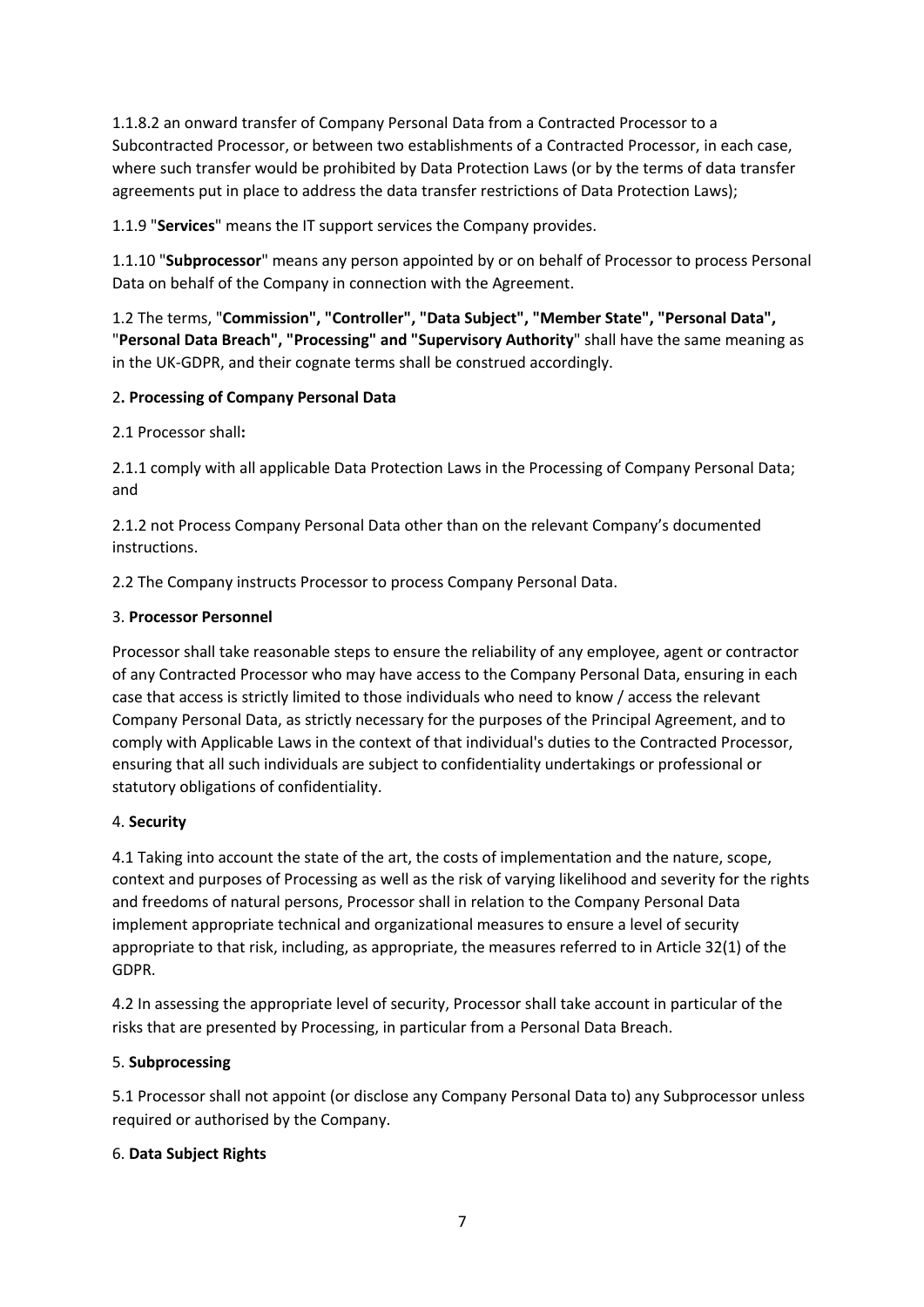6.1 Taking into account the nature of the Processing, Processor shall assist the Company by implementing appropriate technical and organisational measures, insofar as this is possible, for the fulfilment of the Company obligations, as reasonably understood by Company, to respond to requests to exercise Data Subject rights under the Data Protection Laws.

6.2 Processor shall:

6.2.1 promptly notify Company if it receives a request from a Data Subject under any Data Protection Law in respect of Company Personal Data; and

6.2.2 ensure that it does not respond to that request except on the documented instructions of Company or as required by Applicable Laws to which the Processor is subject, in which case Processor shall to the extent permitted by Applicable Laws Data Processing Agreement — Your Company inform Company of that legal requirement before the Contracted Processor responds to the request.

#### 7. **Personal Data Breach**

7.1 Processor shall notify Company without undue delay upon Processor becoming aware of a Personal Data Breach affecting Company Personal Data, providing Company with sufficient information to allow the Company to meet any obligations to report or inform Data Subjects of the Personal Data Breach under the Data Protection Laws.

7.2 Processor shall co-operate with the Company and take reasonable commercial steps as are directed by Company to assist in the investigation, mitigation and remediation of each such Personal Data Breach.

#### 8. **Data Protection Impact Assessment and Prior Consultation**

Processor shall provide reasonable assistance to the Company with any data protection impact assessments, and prior consultations with Supervising Authorities or other competent data privacy authorities, which Company reasonably considers to be required by article 35 or 36 of the UK-GDPR or equivalent provisions of any other Data Protection Law, in each case solely in relation to Processing of Company Personal Data by, and taking into account the nature of the Processing and information available to, the Contracted Processors.

#### 9. **Deletion or return of Company Personal Data**

9.1 Subject to this section 9 Processor shall promptly and in any event within 10 business days of the date of cessation of any Services involving the Processing of Company Personal Data (the "Cessation Date"), delete and procure the deletion of all copies of those Company Personal Data.

9.2 Processor shall provide written certification to Company that it has fully complied with this section 9 within 10 business days of the Cessation Date.

#### 10. **Audit rights**

10.1 Subject to this section 10, Processor shall make available to the Company on request all information necessary to demonstrate compliance with this Agreement, and shall allow for and contribute to audits, including inspections, by the Company or an auditor mandated by the Company in relation to the Processing of the Company Personal Data by the Contracted Processors.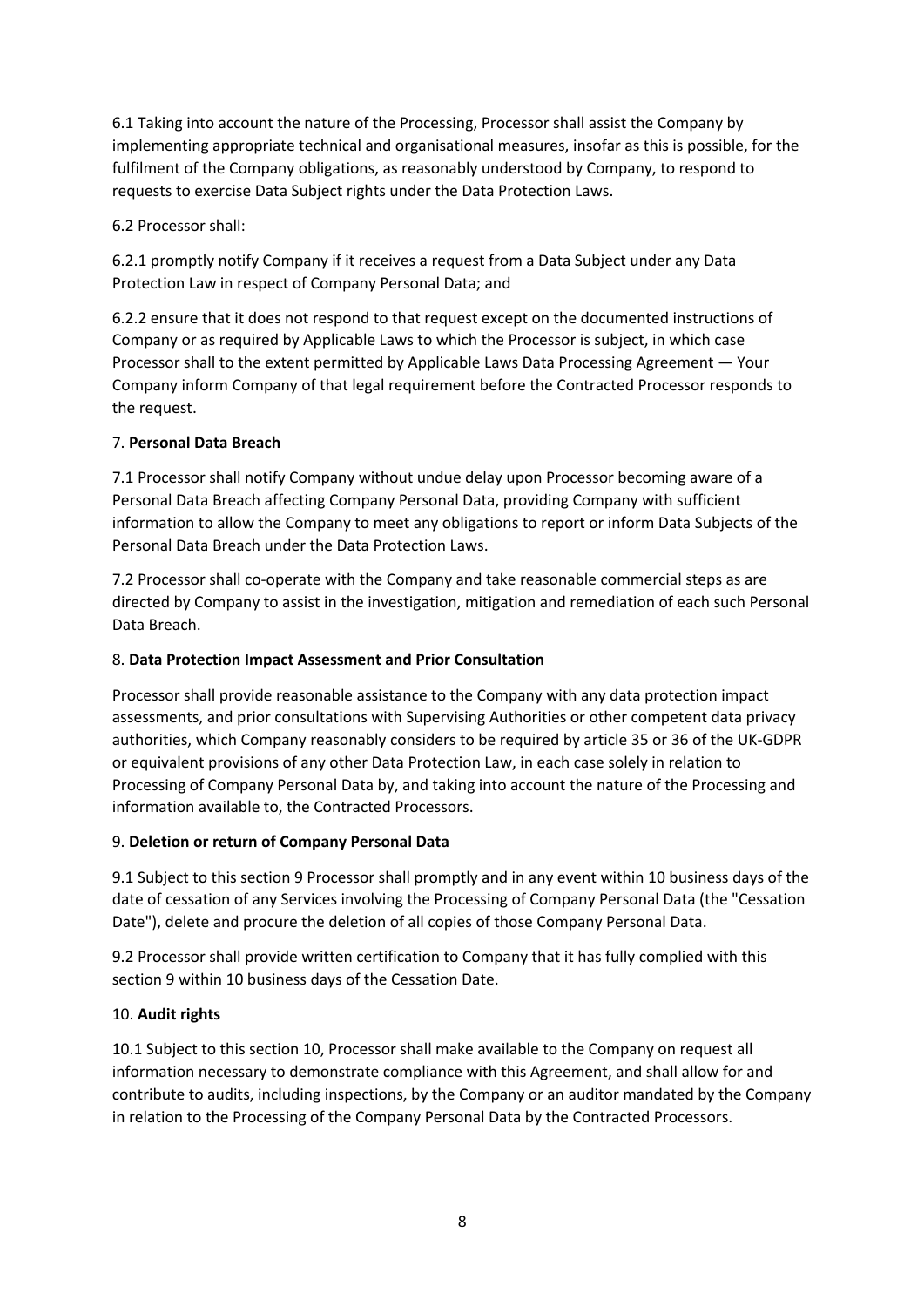10.2 Information and audit rights of the Company only arise under section 10.1 to the extent that the Agreement does not otherwise give them information and audit rights meeting the relevant requirements of Data Protection Law.

#### 11. **Data Transfer**

11.1 The Processor may not transfer or authorise the transfer of Data to countries outside the UK without the prior written consent of the Company. If personal data processed under this Agreement is transferred from a country within the UK to a country outside the UK, the Parties shall ensure that the personal data are adequately protected. To achieve this, the Parties shall, unless agreed otherwise, rely on approved standard contractual clauses for the transfer of personal data.

#### 12. **General Terms**

12.1 **Confidentiality**. Each Party must keep this Agreement and information it receives about the other Party and its business in connection with this Agreement ("**Confidential Information**") confidential and must not use or disclose that Confidential Information without the prior written consent of the other Party except to the extent that: (a) disclosure is required by law; (b) the relevant information is already in the public domain.

12.2 Notices. All notices and communications given under this Agreement must be in writing

## **Specific Sharing Agreement** The Purpose of the agreed sharing of personal data and how this will be used?:

List the personal data that will be shared:

Signed:

Organisation (Data Controller)

Name

Position

Date